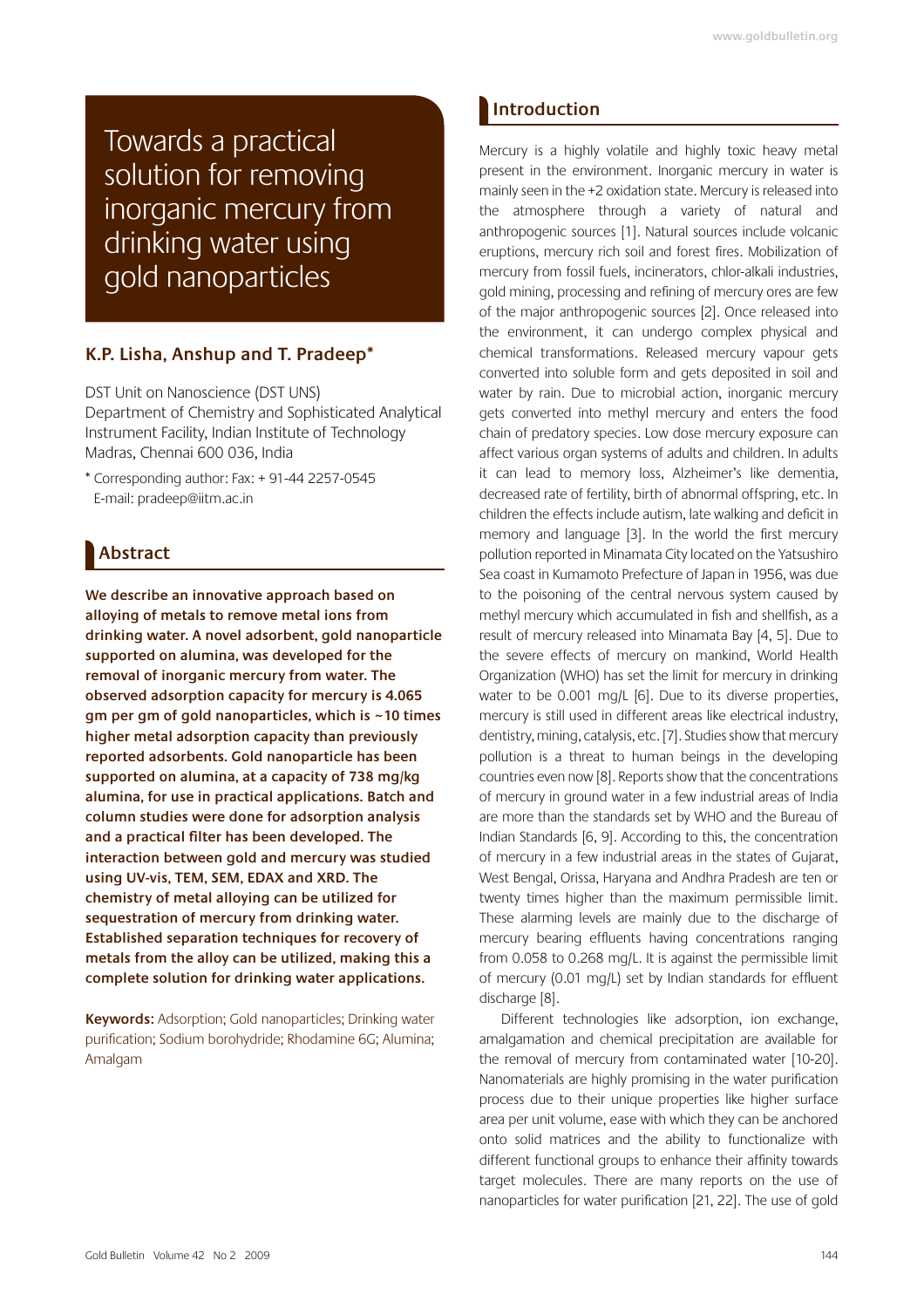nanoparticles in water purification is an emerging field. Our group has investigated the use of gold nanoparticles for the detection and removal of various organochlorine compounds (e.g. pesticides such as chlorpyrifos and halocarbons such as carbon tetrachloride) from drinking water [23-25]. Gold nanoparticles supported on silica and titania and bimetallic Au-Pd have been investigated for environmental remediation of various organic compounds [26-32]. There are reports on the removal of mercury from aqueous solution using nanoparticles of alumina and thiol functionalized superparamagnetic Fe<sub>3</sub>O<sub>4</sub> [33, 34]. An alumina refinery aqueous stream was treated with nanoparticle systems like gold impregnated silica and silver impregnated silica for the removal of mercury [35].

In this paper we describe the complete removal of mercury from water using gold nanoparticles supported on alumina. Affinity of mercury to gold is well-known since ancient times. Nanomaterials, the product of contemporary science are well-known for their large surface area. We applied the amalgamation of these two for the effective removal of mercury from water. We have conducted batch and column experiments for finding the mercury removal capacity of supported gold nanoparticles. We have done various spectroscopic and microscopic examinations for understanding the interaction between gold and mercury. Mercury removal capacity of this material is very high and it can be applied for water purification economically.

### **Experimental section**

### **Chemicals used**

Tetrachloroauric acid trihydrate (HAuCl<sub>a</sub>.3H<sub>2</sub>O) was purchased from CDH India. Trisodium citrate and sodium borohydride (NaBH<sub>a</sub>) were purchased from SRL India and Aldrich, respectively. A stock solution of 500 mg/L Hg(II) was prepared from HqCl<sub>3</sub> (Glaxo Laboratories Limited) and required concentrations were made by serial dilution. Rhodamine 6G was purchased from Fluka and azomethine-H-monosodium salt, monohydrate was from HiMedia Laboratories Pvt. Limited, India. Magnesium oxide was purchased from Thomas Baker and neutral activated alumina (140 mesh, 150 m<sup>2</sup>/g) was from a local source and used as received. Triple distilled water was used throughout the experiment.

### Instrumentation

UV-vis absorption spectra were performed on a Perkin-Elmer Lambda 25 spectrometer. Low mercury concentrations (<0.2 mq/L) in the solutions were detected by a Mercury Analyzer MA 5840. Mercury analyses in the concentration range of 0.2 to 2.0 mg/L were done using colourimetry. High resolution transmission electron microscopy (HRTEM) was carried out using a JEOL 3011, 300 kV instrument with a UHR polepiece. Scanning electron microscopic (SEM) images and energy dispersive analysis of X-ray (EDAX) studies were done in a FEI QUANTA-200 SEM. X-ray diffraction (XRD) data were collected with a Bruker AXS, D8 Discover, U.S.A., diffractometer using Cu-K $\alpha$  radiation ( $\lambda$ =1.54 Å). The samples were scanned in the  $2\theta$  range of 10-90 degrees.

### Synthesis of supported gold nanoparticles

Gold nanoparticles with an average diameter of 10-20 nm were synthesized by the reduction of HAuCl, 3H<sub>2</sub>O with trisodium citrate [36]. Supported gold nanoparticles were prepared by the following procedure. 10 g of neutral activated alumina were soaked in 25 mL of gold nanoparticle suspension for 30 minutes. Once the supernatant became colourless, it was replaced with another fresh 25 mL suspension. This procedure was repeated until there was no colour change for the supernatant. After decanting the supernatant, gold nanoparticle-coated alumina were washed thoroughly with distilled water and dried under ambient condition. The intake of gold nanoparticle was about 738 mg per 1 kg alumina.

### **Uptake of mercury**

The interaction between supported gold nanoparticles and Hg(II) ions was studied using a column set-up. 2 g of gold nanoparticle-coated alumina was taken in the column and 1.0 mg/L Hg(II) solution was passed through it at a flow rate of 5 mL/minute. 5 mL of the treated water was collected at an interval of 100 mL and analysed for residual mercury using UV-vis spectroscopy [37]. The experiment was continued till mercury was detected in the treated sample. A calibration graph was drawn using known concentrations and the absorbance at 570 nm due to the complex formed between tetraiodomercurate and rhodamine 6G.

For studying the interaction of supported gold nanoparticles with Hq(0), 1.0 mq/L Hq(II) was reduced with dilute aqueous NaBH, (10 times the mercury concentration) and allowed to stand for 1 h. Afterwards, the solution was passed through a column containing 2 g of gold nanoparticle-coated alumina. 5 mL of the treated water was collected at an interval of 100 mL. Before analysis, the sample collected was treated with concentrated HCI for the oxidation of Hg. The experiment was continued till mercury was detected in the sample. Same experiment was repeated with 2.0 mq/L Hq(II) also. In order to find the interaction of Hq(0) with alumina, the experiment was repeated with 2 g of alumina.

A study was done with 0.2 mg/L mercury for understanding the interaction of low concentrations of mercury with supported gold nanoparticles. 4 g of gold nanoparticle-coated alumina was taken in the column and mercury solution was passed at a rate of 5 mL/minute. 50 mL of the treated water was collected at an interval of 1 L. Mercury concentration in the sample was detected using a mercury analyzer at 253.7 nm.

Batch experiments were done for finding the interaction of supported gold nanoparticles with mercury. For the study, 1 g of gold nanoparticle-coated alumina was transferred to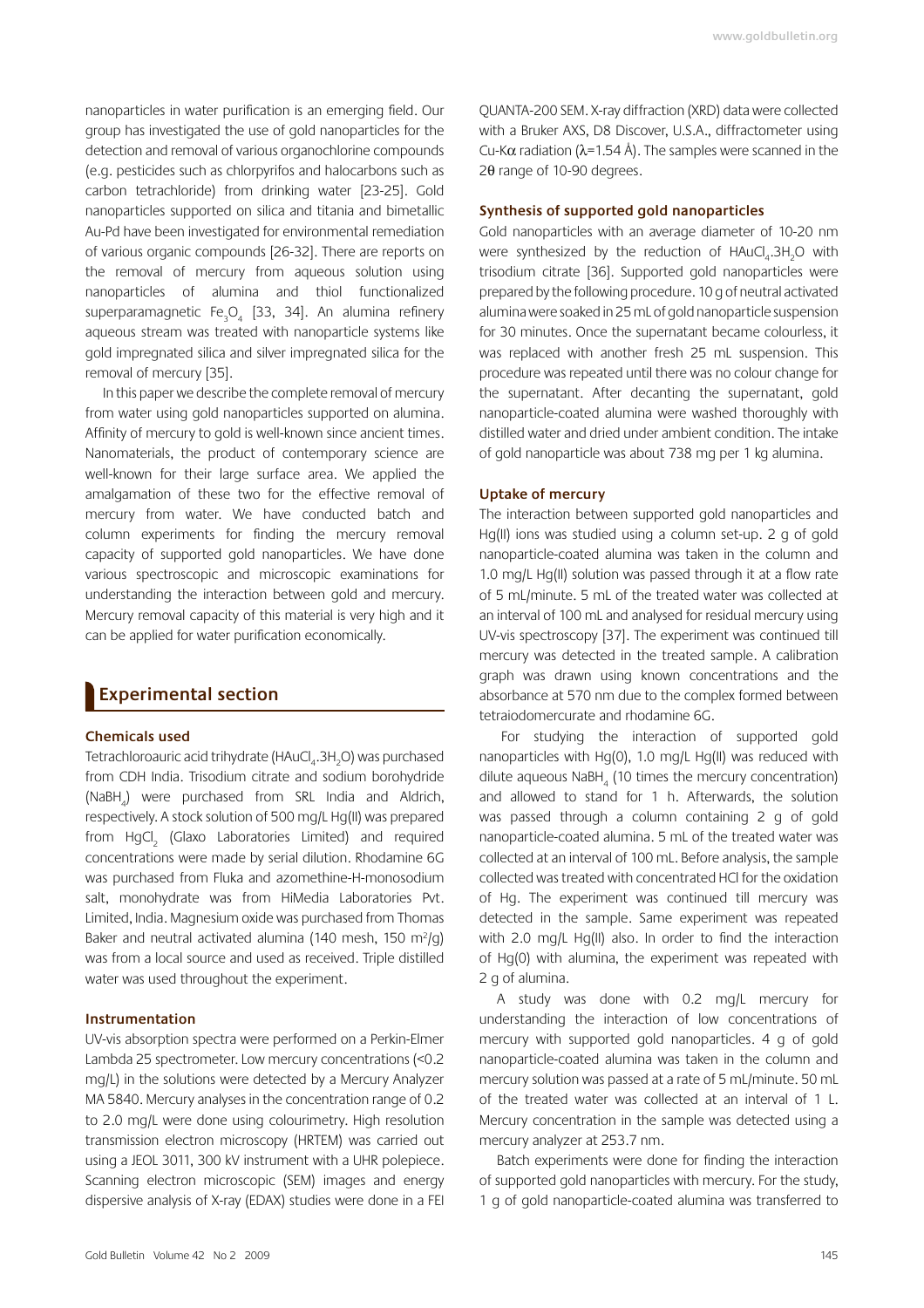www.goldbulletin.org

NaBH<sub>4</sub> treated 500 mL of 1.5 mg/L Hg(II) and stirred continuously. 5 mL of the sample was collected at different time intervals and centrifuged, supernatant was collected for mercury measurement.

### **Characterisation of gold-mercury system**

A solution phase experiment was done with the as prepared gold nanoparticles for understanding the interaction between gold nanoparticles and mercury. 2.5 mL of 2.0 mg/ L Hg(II) was mixed with NaBH<sub>4</sub> and added to 2.5 mL gold nanoparticle suspension and UV-vis spectra were recorded. For understanding the changes in morphology, TEM analysis of the sample before and after mercury addition was done. The change in the morphology of gold nanoparticle was studied using SEM analysis of the mercury-treated gold nanoparticle solution. EDAX spectra and images were measured for finding the elemental composition and distribution in the nanoparticles after mercury addition. XRD analyses of the gold nanoparticles and mercury treated gold nanoparticles were carried out for understanding the structural changes.

### **Detection and removal of boron**

For testing the presence of boron in the treated water, 10 mL of the sample was collected from the column outlet and analysed for boron by a simple procedure proposed by Lopez et al. [38]. In order to have a larger boron concentration in the treated water, a column study was done with 2.0 mg/L Hg(II) reduced with 20 times  $\textsf{NaBH}_4$ . Performance of magnesium oxide as a boron adsorbent was tested [39]. 250 mg of magnesium oxide was transferred to 50 mL of the

polluted water and stirred continuously. The samples collected at different time intervals were centrifuged and the supernatant was analysed for boron.

### **Results and discussion**

### **Uptake of mercury**

Figure 1A is a schematic diagram of the down-flow column apparatus used for mercury removal studies. The column used was 1.5 cm in diameter and 30 cm in height. Inset of Figure 1A shows a photograph of the adsorbent, gold nanoparticle-supported alumina. The adsorbent was packed in the column and the flow rate through the column was controlled by a peristaltic pump. Figure 1B shows the UV-vis absorption spectra for the elution of 1.0 mg/L Hg(II) passed through the column containing 2 g of gold nanoparticlecoated alumina. Traces 'a-d' are the absorption spectra after flowing  $0.10$ ,  $0.20$ ,  $0.30$  and  $0.40$  L, respectively. The absorption spectra for these samples are the same as that of rhodamine 6G. It is a clear indication of the absence of mercury in the treated water. Trace 'e' is for 0.50 L and it showed the absorbance at 570 nm. The intensity of the peak at 570 nm indicated Hq(II) concentration of 0.31 mq/L. Trace 'f' is for 0.60 L and the concentration of Hq(II) is 0.83 mq/L. The loading of Hq(II) on gold nanoparticle-coated alumina is 200 mg/kg, in terms of gold it is 200 mg of Hg(II) per 738 mg gold. This uptake capacity is relatively low. It may be due to the poor physical interaction between gold nanoparticle and Hq(II) ions. The inset of Figure 1B shows the concentration versus bed volume.



(A) Schematic representation of the down-flow column apparatus. Inset is a photograph of gold nanoparticle-supported alumina. (B) UV-vis absorption spectra of the solution as 1.0 mg/L Hg(II) was flown through the column. Traces 'a-d' are the absorption spectra corresponding to the passage of 0.10, 0.20, 0.30 and 0.40 L, respectively. Trace 'e' is for 0.5 L and trace 'f' is for 0.6 L, respectively. Inset is the plot of concentration versus bed volume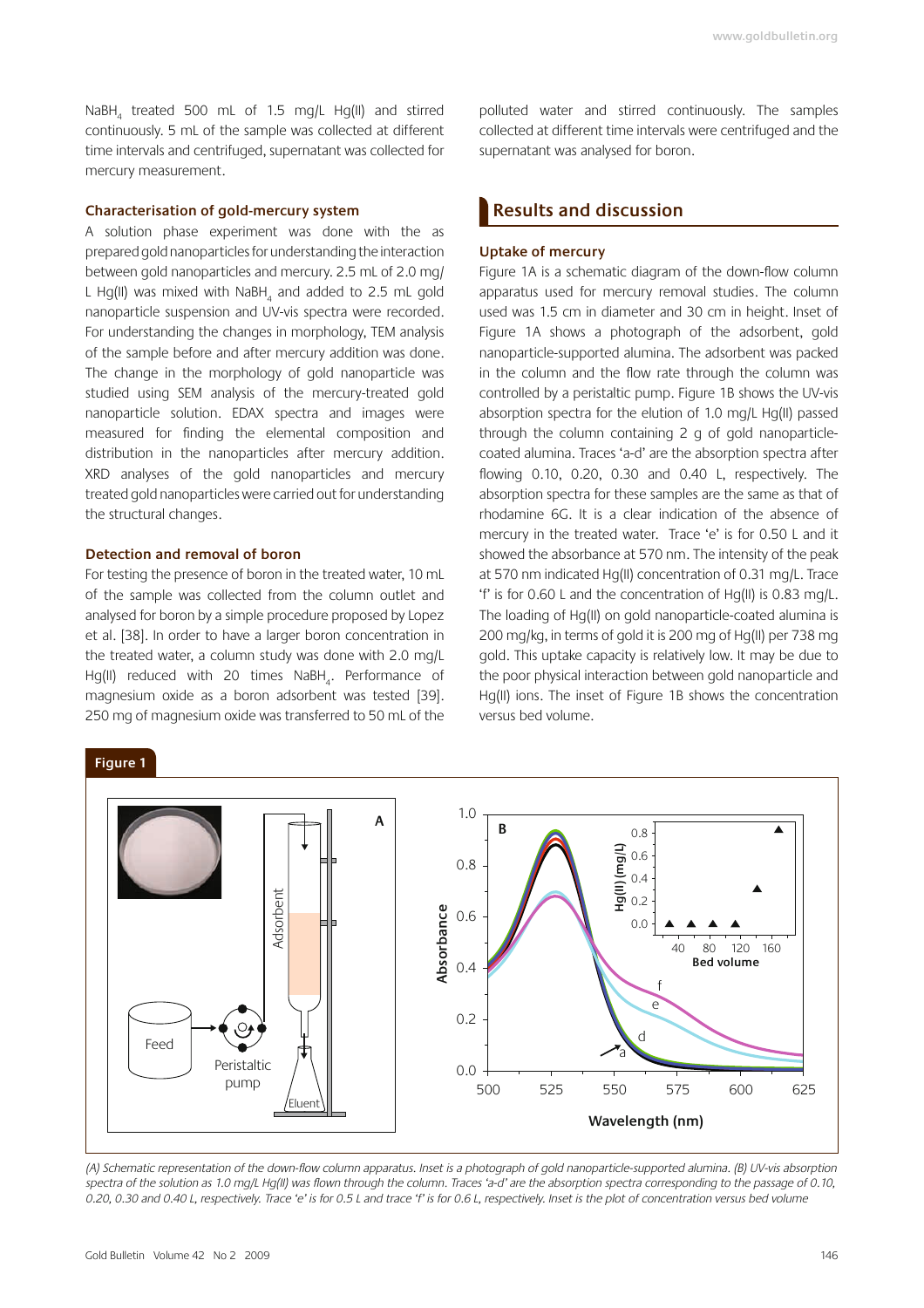

 $1.0$ 

 $0.8$ 

 $0.4$ 

 $0.2$ 

 $0<sub>0</sub>$ 

1.00

 $0.75$ 

 $0.50$ 

 $0.25$ 

 $0.00$ 

500

525

Absorbance

Absorbance  $0.6$ 

(A) UV-vis absorption spectra of the solution as 1.0 mg/L Hg(0) was passed through the column. Traces 'a-f' are the absorption spectra for the first 6 L, at an interval of 1 L. Trace 'g' and trace 'h' are the absorption spectra for 7 and 8 L, respectively. (B) Corresponding data for 2.0 mg/L Hg(0). Traces 'a-e' are the absorption spectra of 0.5, 1.0, 1.5, 2.0 and 2.5 L, respectively. Traces f, g, h are for 3.0, 3.5, 4.0 L, respectively. Insets are plots of concentration versus bed volume for each case

550

 $0.00$ 

 $250$  $500$ 

 $\theta$ 

Wavelength (nm)

575

750 1000 125

600

625

**Red volume** 

To improve the mercury uptake by supported nanoparticles, we studied the interaction of Hq(0) with gold nanoparticles after reducing Hg(II) with NaBH<sub>a</sub>. Figure 2A shows the UV-vis absorption spectra for the elution of 1 mg/L Hg(0) through a column containing 2 g of gold nanoparticlesupported alumina as the adsorbent. Traces 'a-f' are the absorption spectra for the first 6 L. There is no absorbance at 570 nm in these spectra indicating the absence of mercury in the treated samples. Trace 'q' and trace 'h' are the absorption spectra for 7 and 8 L, respectively. The absorbance at 570 nm in these spectra is due to mercury and the concentration is 0.356 and 0.419 mq/L, respectively. The loading capacity of Hg(0) is 4.065 gm per gm of gold nanoparticle. The loading capacity of Hq(0) expressed in terms of gold nanoparticle-coated alumina is 3000 mg/kg. The extremely high uptake capacity on gold nanoparticle surface may be due to the gold mercury amalgam and the formation of amorphous mercury layer formation over gold nanoparticle surface. The inset of Figure 2A is the plot of mercury concentration versus the bed volume.

Adsorption study with 2.0 mg/L Hg(0) was tried on 2.0 g of gold nanoparticle-supported alumina. Figure 2B shows the UV-vis absorption spectra corresponding to the treated water. Traces 'a-e' are the absorption spectra of 0.5, 1.0, 1.5, 2.0 and 2.5 L, respectively. There is no 570 nm absorbance in these spectra. Traces f, q, h are for 3.0, 3.5, 4L, respectively

### Figure 3



UV-vis absorption spectra of samples collected at different time intervals in a batch reaction using 1.5 mg/L Hg(0). Trace 'a' shows the absorption spectrum of the supernatant collected after 30 minutes. Traces 'b-f' are the absorption spectra collected at 1, 2, 3, 4 and 5 h, respectively. Inset is the plot of absorbance versus time

### Figure 4



The UV-vis absorption spectra of gold nanoparticles (a) before and (b) after mercury treatment. Inset is the photograph of gold nanoparticles and mercury treated gold nanoparticles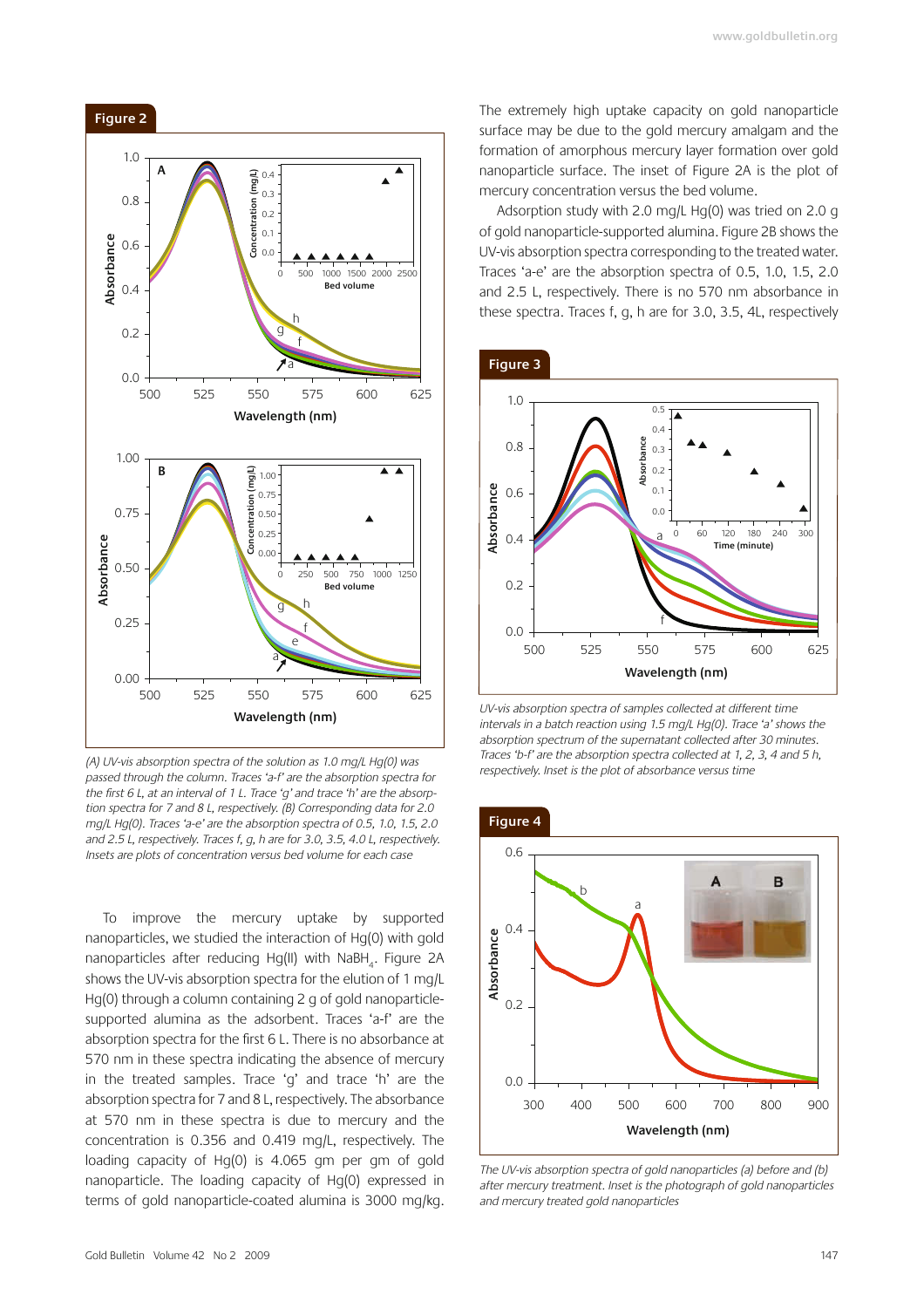and the absorbance at 570 nm is very clear. Inset of Figure 2B is the plot of mercury concentration versus bed volume.

The treated water collected after passing 10 L of 0.2 mg/L Hq(0) through 4 q gold nanoparticle-supported alumina, in a similar column, showed complete removal.

The interaction between Hg(0) and the pure substrate (alumina) was also studied. By passing 0.25 L of 1.0 mg/L Hq(0), alumina (2 q) got exhausted.

Figure 3 shows the absorption spectra collected at different time intervals in a batch reaction of gold nanoparticlesupported alumina with 1.5 mg/L Hg(0). Trace 'a' is the absorption spectrum of the supernatant collected after 30 minutes. It shows intense absorption at 570 nm. Traces 'b-f'

are the absorption spectra collected at 1, 2, 3, 4 and 5 h, respectively. Inset in the figure shows a plot of absorbance versus time. It shows a gradual reduction in the absorption at 570 nm and by the fifth hour, complete disappearance occurs. It may be due to the slow adsorption of mercury on gold nanoparticles under vigorous stirring.

### Characterisation of gold-mercury system

The nature of Hg(0) interaction with gold nanoparticle was investigated with a variety of tools. UV-vis spectroscopy was used to characterise the gold colloid before and after mercury treatment. Figure 4 shows the UV-vis absorption spectra of gold nanoparticles before and after mercury treatment.



TEM images of gold nanoparticles before and after mercury treatment. (A) Large area image of gold nanoparticles before the reaction. (B) The corresponding lattice resolved image of a single nanoparticle. (C) Large area image of mercury treated gold nanoparticles. (D) The corresponding lattice resolved image of a single nanoparticle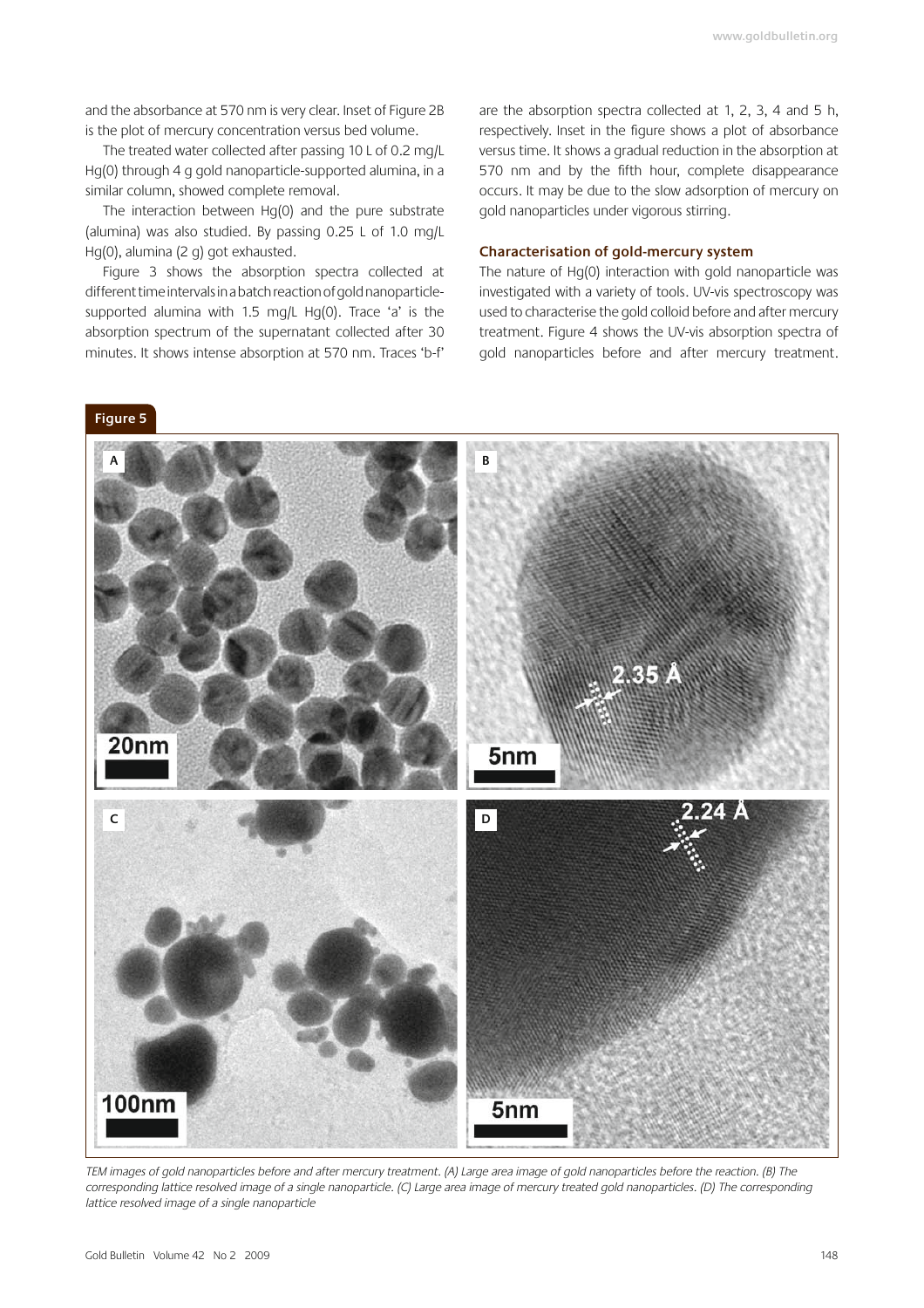



SEM images of mercury treated gold nanoparticles. (A) Large area image, (B) magnified image of few particles, (C) elemental map of Au, (D) elemental<br>map of Hg and (E) EDAX spectrum of mercury treated gold nanoparticles. In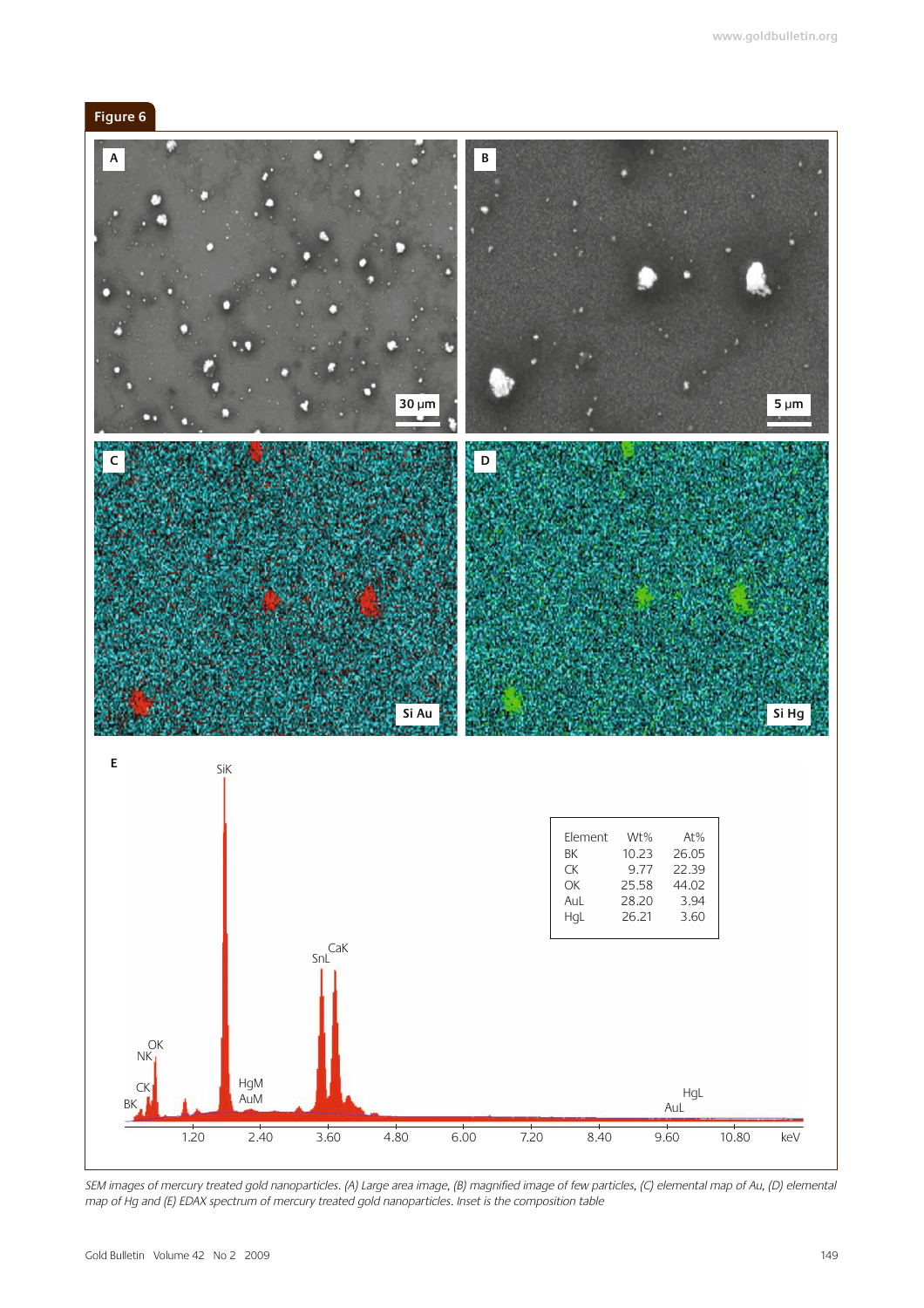Trace 'a' is the absorption spectrum of the as prepared gold nanoparticles and it exhibits a characteristic absorption at 520 nm due to the surface plasmon resonance. Trace 'b' is the absorption spectrum of the NaBH, treated Hq(II) solution in gold colloid showing a maximum absorbance at 490 nm. Although the peak shift is small, the peak shape has got modified significantly. The shift in the peak position is an indication of Au/Hg particles with different morphology [40]. Inset shows the photographs of the as prepared gold nanoparticles (A) and mercury treated gold nanoparticles (B). The wine red colour of the gold nanoparticle solution changes into brownish orange after the addition of mercury solution.

Figure 5A shows the large area TEM image of the as prepared gold nanoparticles. The nanoparticles are spherical in shape and are uniformly distributed as typical of citrate synthesis. Their size distribution is remarkably narrow and is within 16±2 nm. Lattice resolved image of an individual gold nanoparticle is given in Figure 5B. A lattice spacing of 2.35 Å is seen, which corresponds to the (111) plane of gold. Multiple twinning is evident. Figure 5C shows a large area image of mercury treated gold nanoparticles. The nanoparticles are of varying sizes and there is a large distribution. The image shows several larger particles being surrounded by smaller particles. It appears that the larger particles are undergoing Ostwald ripening. Figure 5D shows the lattice resolved image of an individual mercury treated gold nanoparticle. The nanoparticle exhibits a lattice spacing of 2.24 Å, which corresponds to the (101) plane of Au, Hq alloy. No core-shell morphology is seen and it appears that the product formed is a continuous phase. It is clear that the ionic shell formed by the protecting group is disturbed due to Hg uptake, which contributes to the fusion of the particles.

SEM images of mercury treated gold nanoparticles were taken for understanding the morphology. Figure 6A and Figure 6B are the large area SEM images of mercury treated gold nanoparticles. The image shows that some particles are very large in size and are distributed randomly. The morphology of the particles is different and they possess a thin surface layer which may be due to the presence of mercury. Elemental maps of Au and Hq overlaid on Si (from glass substrate) are shown in Figures 6C and 6D, respectively. From the elemental analysis it is clear that gold and mercury are equally distributed in the particles. The uniform distribution of gold and mercury may be due to the amalgam formation. This is supported by the TEM measurements as well. Figure 6E shows the EDAX spectrum of the particles in Figure 6B. Inset gives the composition. From the figure it is clear that the nanoparticles formed are gold-mercury bimetallic alloys and their distribution is nearly uniform. Si and Sn are due to the substrate used.

XRD analysis shows the existence of Hq and Au, Hq in the treated sample. The XRD pattern of gold nanoparticles which exhibits all the peaks expected for gold [41] at 38.17°, 44.38°, 64.57°, 77.56° and 81.72° in 20. The peaks correspond to gold (111), (200), (220), (311) and (222) planes, respectively. The XRD pattern of mercury treated gold nanoparticles show peaks at 35.62°, 37.47°, 40.44°, 52.59°, 63.74°, 69.64°, 76.51°, 78.37° and 79.94° in 20. The peaks correspond to (100), (002), (101), (102), (110), (103), (112), (201) and (004) planes of Au<sub>2</sub>Hg [42]. The peaks observed at 31.64°, 39.01°, 66.09° and 83.81° in 20 correspond to the (110), (101), (220) and (202) planes of Hq-tetragonal [43]. The inconsistency between the EDAX and XRD data appear to be because XRD samples a much larger area.

From the XRD pattern and HRTEM analyses of gold nanoparticles and mercury treated gold nanoparticles the mechanism of mercury removal by gold nanoparticles can be attributed to amalgamation between mercury and gold. This can be modeled as follows:

The addition of sodium borohydride to mercury contaminated water results in the formation of elemental mercury:

The elemental mercury combines with gold to form amalgam as per the Eg. 2.

 $Hq(I) + 3Au(s) \rightarrow Au, Hq(s)$  $(2)$ 

#### Detection and removal of boron

The concentrations of boron detected in the treated water collected from columns tested with 1.0 and 2.0 mg/L mercury are below 0.5 mg/L, the permissible limit set by WHO [6]. Figure 7A shows the absorption spectra of samples collected from column outlets tested with 1.0 and 2.0 mg/L mercury. Trace 'a' and 'b' are for 1.0 mg/L and 2.0 mg/L samples, respectively. These spectra do not have the absorbance of boron complex at 425 nm and it exactly matches with the blank spectrum. This is a clear indication of the absence of boron in the sample. Figure 7B shows the absorption spectra of the supernatant collected using magnesia as an adsorbent for boron removal. Trace 'a' is the absorption spectrum of the sample taken for the experiment and it shows a concentration of 3.5 mg/L. Trace 'b' is the absorption spectrum of the supernatant collected after one hour treatment with magnesia. It shows a drastic fall in concentration to 0.5 mg/L. Traces 'c-q' are collected after each one hour and they show a concentration below 0.25 mg/L. Traces 'h' and 'i' are collected after 12 and 24 hour, these also lack 425 nm absorbance and it indicates that there is no leakage of boron from the adsorbent. The inset of the figure shows the plot of absorbance versus time.

Inorganic mercury contamination in water is a crucial problem that people in the developing countries are facing. The proposed method is very effective for the complete removal of inorganic mercury from water. Hq(II) does not work with our adsorbent and has to be converted to Hq(0) before the treatment. Introduction of an additional reagent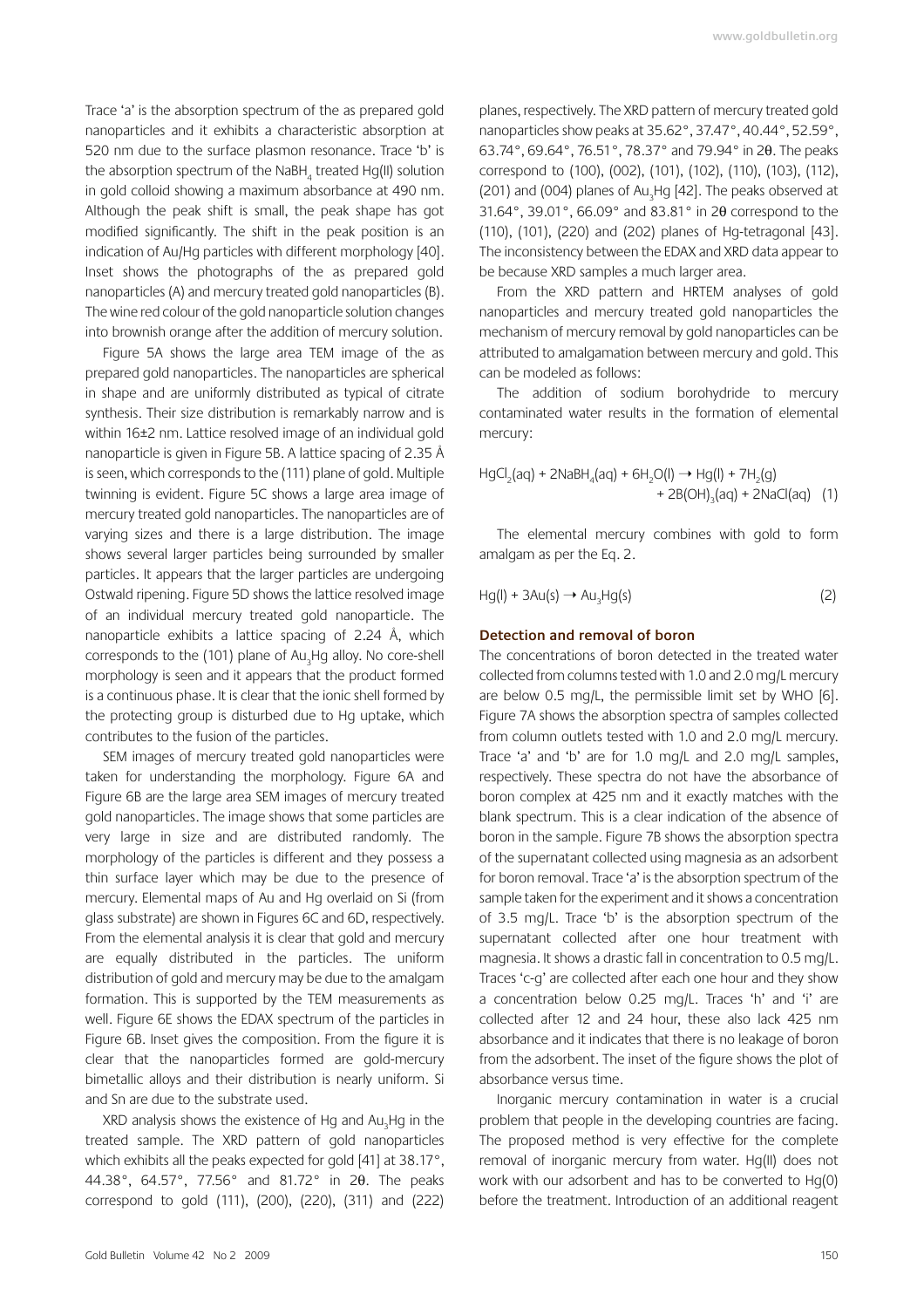

(A) UV-vis absorption spectra for the detection of boron in treated water collected from columns tested with 1.0 and 2.0 mq/L mercury concentrations. Trace 'a' is for 1.0 ma/L and trace 'b' is for 2.0 ma/L, respectively. (BIUV-vis absorption spectra of the supernatant collected from magnesia as an adsorbent. Trace 'a' is the absorption spectrum of the sample taken for the experiment. Trace 'b' is the absorption spectrum of the supernatant collected after one hour, traces 'c-q' are the spectra collected at 2, 3, 4, 5 and 6 h, respectively. Traces 'h' and 'i' are collected after 12 and 24 h, respectively. Inset is the plot of absorbance versus time

into water for the removal of a pollutant is a limitation of the study, but we have found that the concentration of boron in the treated water is below the permissible limit set by WHO and Indian standards  $[6, 8]$ . We have also studied the effectiveness of magnesia as an adsorbent for boron. We see that  $3500$  L of 1 mg/L mercury can be treated with 1 kg adsorbent, amount of gold required in it is only 738 mg. The cost of production of the adsorbent is low and it can be applied economically for the development of water purification systems. The expected cost for removal of 1 mq mercury is around 2.5 cents (major cost component is the cost of gold salt), which can be significantly brought down through careful gold recycling. The adsorbed mercury is mainly in the form of amalgam, and thus it is stable. The gold used can be recovered efficiently and the mercury can be disposed off without recontamination.

# **Conclusions**

Gold nanoparticle supported on alumina is an excellent system for the removal of Hq(0) from water. Adsorption capacity was studied using a column experiment and was monitored using UV-vis spectroscopy. The time dependent removal was also studied. TEM and SEM analyses were used for understanding the morphology of the Au-Hq system. EDAX analysis and XRD confirmed the Au-Hq alloy formation. It was confirmed by control experiments that pure alumina alone is unable to remove mercury from water. Experiments revealed that the concentration of boron in the treated water is below the maximum permissible limit set by the WHO. The chemistry of metal-alloying presents a novel approach for sequestration of heavy metals. While we have studied the removal of mercury from drinking water, this study can be extended to the extraction of mercury from other sources such as industrial waste water.

# **Acknowledgements**

World Gold Council is thanked for Project funding. The Nanoscience and Nanotechnology Initiative of the Department of Science and Technology, Government of India is thanked for equipment support.